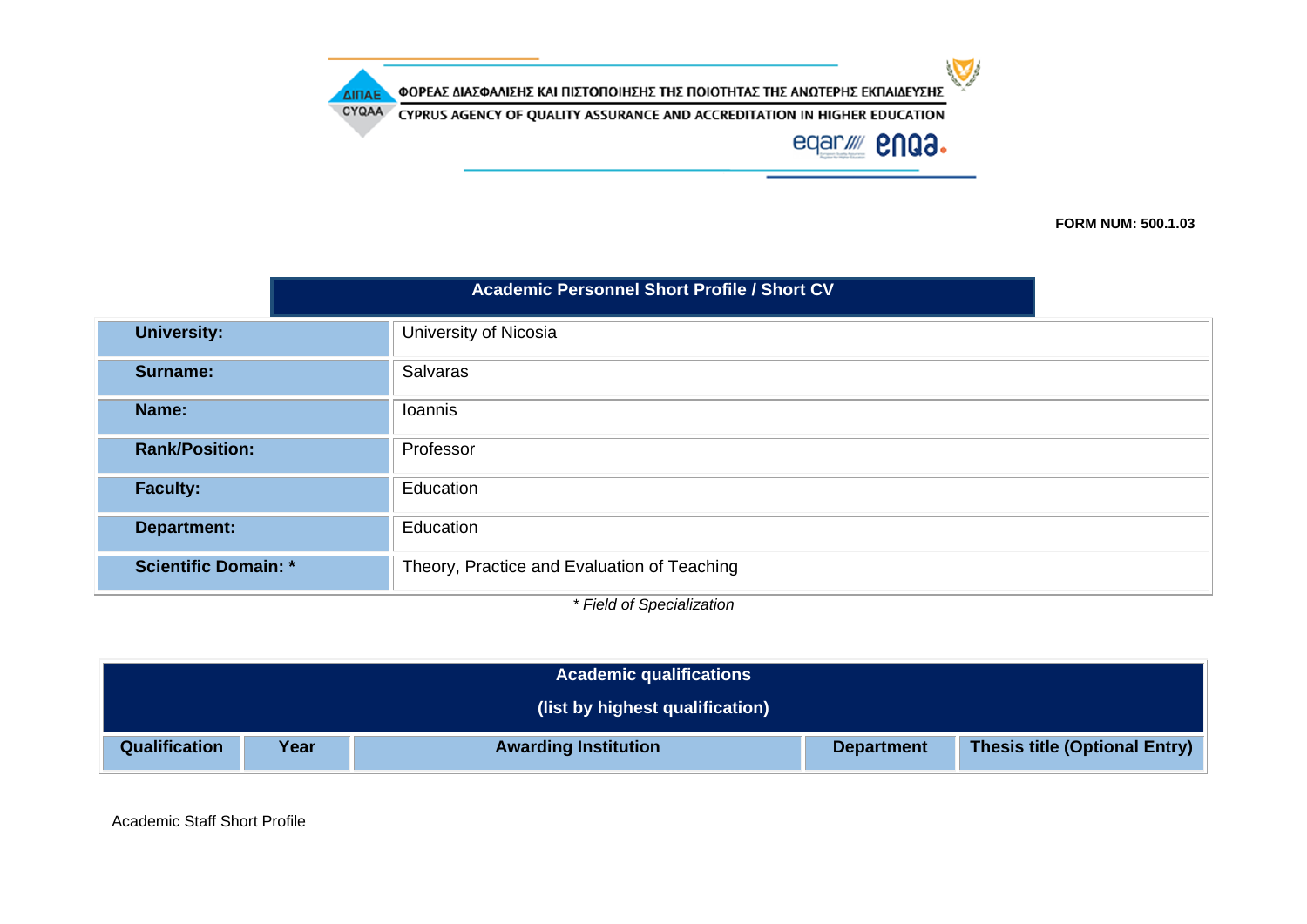

ΦΟΡΕΑΣ ΔΙΑΣΦΑΛΙΣΗΣ ΚΑΙ ΠΙΣΤΟΠΟΙΗΣΗΣ ΤΗΣ ΠΟΙΟΤΗΤΑΣ ΤΗΣ ΑΝΩΤΕΡΗΣ ΕΚΠΑΙΔΕΥΣΗΣ

CYQAA CYPRUS AGENCY OF QUALITY ASSURANCE AND ACCREDITATION IN HIGHER EDUCATION

## eqar/ **2003.**

| PhD | 1993       | National and Kapodistrian University of Athens, Greece | Teaching<br>Methodology   |  |
|-----|------------|--------------------------------------------------------|---------------------------|--|
| BA  | 1993       | National and Kapodistrian University of Athens, Greece | Educational<br>Psychology |  |
| BA  | 1977       | Panteion University of Social and Political Sciences   |                           |  |
| BA  | 1963, 1975 | Μαράσλειο Διδασκαλείο Δημοτικής Εκπαίδευσης            | Pedagogical<br>Science    |  |

|                             | Employment history in Academic Institutions/Research Centers – List by the three (3) most recent |                                                                                        |                           |                               |  |  |
|-----------------------------|--------------------------------------------------------------------------------------------------|----------------------------------------------------------------------------------------|---------------------------|-------------------------------|--|--|
| <b>Period of employment</b> |                                                                                                  | <b>Employer</b>                                                                        | Location                  | <b>Position</b>               |  |  |
| <b>From</b>                 | To                                                                                               |                                                                                        |                           |                               |  |  |
| 2010                        | present                                                                                          | University of Nicosia                                                                  | Nicosia, Cyprus           | Professor                     |  |  |
| 1999                        | 2009                                                                                             | Democritus University of Thrace and National and<br>Kapodistrian, University of Athens | Xanthi and Athens, Greece | Μέλος ΔΕΠ - ΑΕΙ               |  |  |
| 1984                        | 1998                                                                                             | Pedagogical Institute of Greece                                                        | Athens, Greece            | Advisor                       |  |  |
| 1965                        | 1983                                                                                             | Ministry of Education, Research and Religious Affairs                                  | Athens, Greece            | <b>Primary School Teacher</b> |  |  |

ΔΙΠΑΕ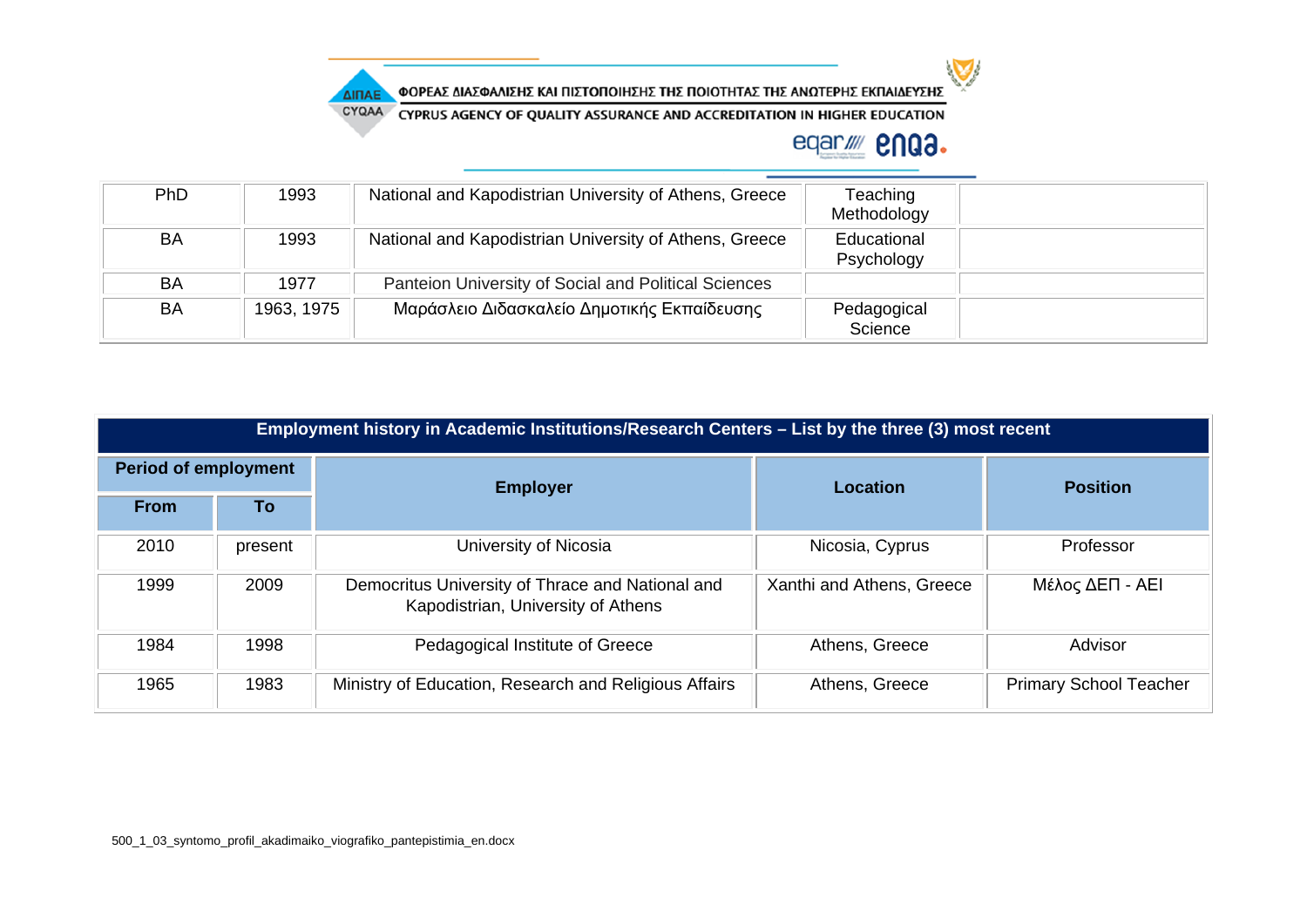ΦΟΡΕΑΣ ΔΙΑΣΦΑΛΙΣΗΣ ΚΑΙ ΠΙΣΤΟΠΟΙΗΣΗΣ ΤΗΣ ΠΟΙΟΤΗΤΑΣ ΤΗΣ ΑΝΩΤΕΡΗΣ ΕΚΠΑΙΔΕΥΣΗΣ

CYQAA CYPRUS AGENCY OF QUALITY ASSURANCE AND ACCREDITATION IN HIGHER EDUCATION



 $\sum$ 

|                       | Key refereed journal papers, monographs, books, conference publications etc. List the five (5) more recent and other five (5) selected<br>$-(max total 10)$ |                                                          |                      |                                                     |                   |              |  |
|-----------------------|-------------------------------------------------------------------------------------------------------------------------------------------------------------|----------------------------------------------------------|----------------------|-----------------------------------------------------|-------------------|--------------|--|
| Ref.<br><b>Number</b> | Year                                                                                                                                                        | <b>Title</b>                                             | <b>Other authors</b> | <b>Journal and Publisher /</b><br><b>Conference</b> | Vol.              | <b>Pages</b> |  |
|                       | 2020                                                                                                                                                        | Παρατήρηση και Αξιολόγηση της<br>Διδασκαλίας             |                      | Book «Γρηγόρη»                                      | 978-960-612-316-0 | 548          |  |
| $\overline{2}$        | 2013                                                                                                                                                        | Αξιολόγηση Προγραμμάτων κ.α.                             |                      | Book «Γρηγόρη»                                      | 9789603338062     | 280          |  |
| 3                     | 2013                                                                                                                                                        | Διδασκαλία Παιδιών με ειδ. ανάγκες                       |                      | Book «Γρηγόρη»                                      | 978-960-3337652   | 272          |  |
| 4                     | 2013                                                                                                                                                        | Μεντορική                                                |                      | Book «Γρηγόρη»                                      | 978-960-3337652   | 549          |  |
| 5                     | 2011                                                                                                                                                        | Διδακτική Μεθοδολογία Αντιμετώπισης<br>Δυσκολιών Μάθησης |                      | Book Tou. AB<br>«Διάδρασης»                         | 978-960-459-0766  | 448          |  |
| 6                     | 2011                                                                                                                                                        | Διδακτικός Σχεδιασμός                                    |                      | Book «Διάδρασης»                                    | 978-960-459-0766  | 448          |  |
| 7                     | 2011                                                                                                                                                        | Μοντέλα και Στρατηγικές Διδασκαλίας                      |                      | Book «Διάδρασης»                                    | 960-4590219       | 404          |  |
| 8                     | 2000                                                                                                                                                        | Γλωσσική Διδασκαλία                                      |                      | Book $\Delta$ . $\Pi$ . $\Theta$ .                  | 960-91328-0-4     | 234          |  |
| 9                     | 1996                                                                                                                                                        | Διδακτικοί Στόχοι                                        |                      | Book «Γεννάδειος»                                   |                   | 178          |  |
| 10                    | 1987                                                                                                                                                        | Διδακτική Μαθηματικών                                    |                      | Book «Γείτονα»                                      |                   | 508          |  |
| 11                    | 1982                                                                                                                                                        | Δομική διαδικασία μάθησης                                |                      | Book «Νικόδημος»                                    |                   | 156          |  |

|                                                                                        | Research Projects. List the five (5) more recent and other five (5) selected<br>(max total 10) |  |  |  |  |
|----------------------------------------------------------------------------------------|------------------------------------------------------------------------------------------------|--|--|--|--|
| <b>Title</b><br><b>Ref. Number</b><br><b>Funded by</b><br><b>Project Role*</b><br>Date |                                                                                                |  |  |  |  |

500\_1\_03\_syntomo\_profil\_akadimaiko\_viografiko\_pantepistimia\_en.docx

ΔΙΠΑΕ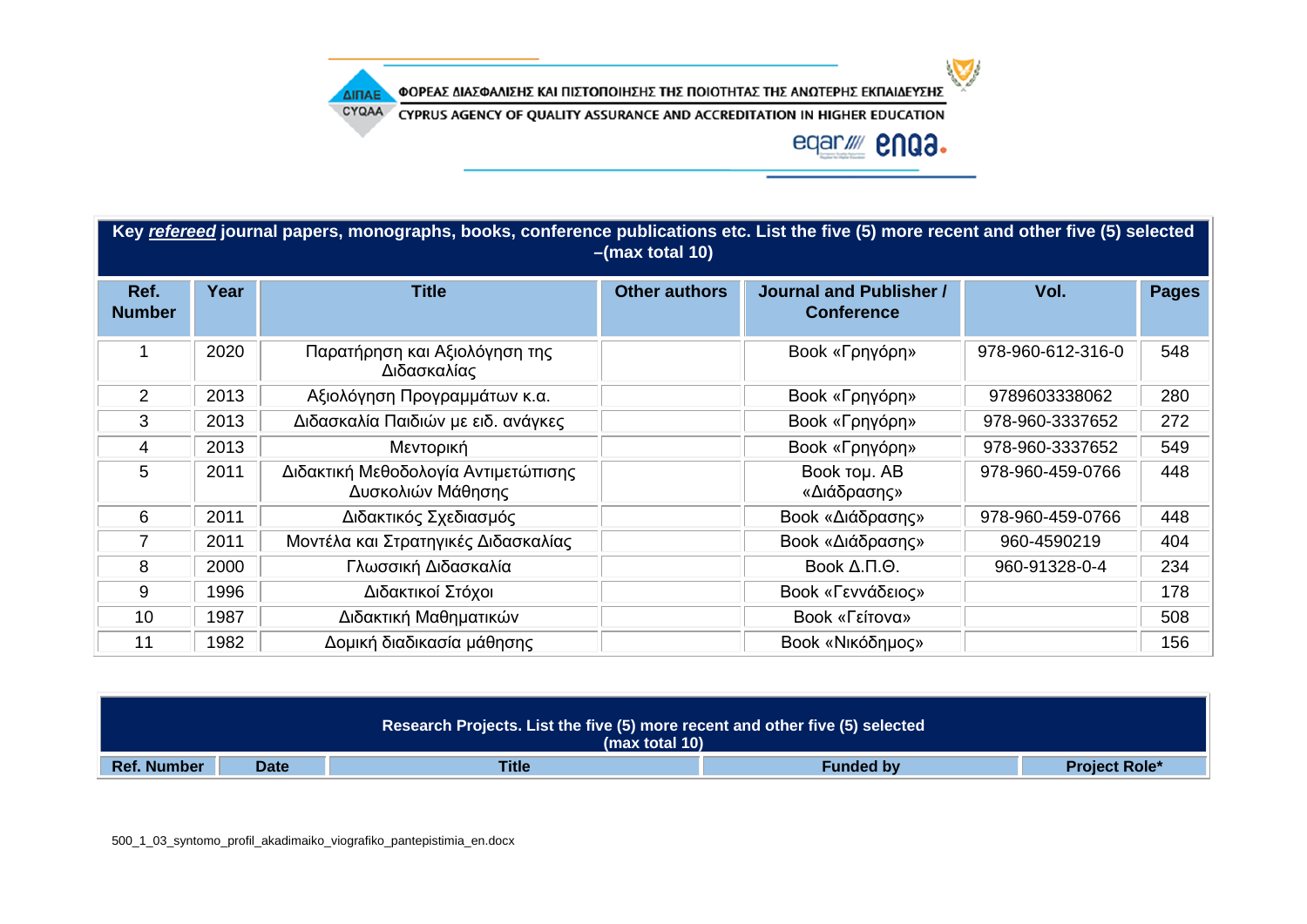

ΔΙΠΑΕ

ΦΟΡΕΑΣ ΔΙΑΣΦΑΛΙΣΗΣ ΚΑΙ ΠΙΣΤΟΠΟΙΗΣΗΣ ΤΗΣ ΠΟΙΟΤΗΤΑΣ ΤΗΣ ΑΝΩΤΕΡΗΣ ΕΚΠΑΙΔΕΥΣΗΣ

CYQAA CYPRUS AGENCY OF QUALITY ASSURANCE AND ACCREDITATION IN HIGHER EDUCATION

## eqar/ **2003.**

 $\sum$ 

|   | 2005-2008 | «Πυθαγόρας»                                              | National and Kapodistrian, University of<br>Athens | Scientific Coordinator        |
|---|-----------|----------------------------------------------------------|----------------------------------------------------|-------------------------------|
| 2 | 2003-2005 | National and Kapodistrian, University of Athens          | Αναμόρφωση Προγραμμάτων                            | Scientific Coordinator        |
| 3 | 1996-2003 | Ministry of Education, Research and Religious<br>Affairs | Μεταρρύθμιση Μέσης Εκπαίδευσης                     | <b>Scientific Coordinator</b> |
| 4 | 1996-2003 | Ministry of Education, Research and Religious<br>Affairs | Επιμόρφωση: Υποδοχής αλλαγών                       | <b>Scientific Coordinator</b> |
| 5 | 1996-2003 | Ministry of Education, Research and Religious<br>Affairs | Επιμόρφωση: Στελεχών                               | <b>Scientific Coordinator</b> |
| 6 | 1996-2003 | Ministry of Education, Research and Religious<br>Affairs | Επιμόρφωση: Ταχύρρυθμη                             | Scientific Coordinator        |

|                    | Academic Consulting Services and/or Participation in Councils / Boards/ Editorial Committees.<br>List the five (5) more recent (Optional Entry) |                                                                           |                                                                                              |                       |
|--------------------|-------------------------------------------------------------------------------------------------------------------------------------------------|---------------------------------------------------------------------------|----------------------------------------------------------------------------------------------|-----------------------|
| <b>Ref. Number</b> | <b>Period</b>                                                                                                                                   | Organization                                                              | <b>Title of Position or Service</b>                                                          | <b>Key Activities</b> |
|                    | 1998-2000                                                                                                                                       | Democritus University of<br>Thrace                                        | Head of the Department Primary Education, Democritus<br>University of Thrace                 |                       |
| 2                  | 1996-2003                                                                                                                                       | Ministry of Education,<br><b>Research and Religious</b><br><b>Affairs</b> | Scientific Coordinator of the production and use of<br>teaching material for the High Scholl |                       |
| 3                  | 2009-2010                                                                                                                                       | <b>Hellenic Educational</b><br>Society                                    | Associate Head of Hellenic Educational Society                                               |                       |
| 4                  | 2004-2008                                                                                                                                       | National and Kapodistrian,<br>University of Athens                        | <b>Scientific Coordinator</b>                                                                |                       |
| 5                  | 2005-2009                                                                                                                                       | National and Kapodistrian,<br>University of Athens                        | Member of the Senate - National and Kapodistrian,<br>University of Athens                    |                       |